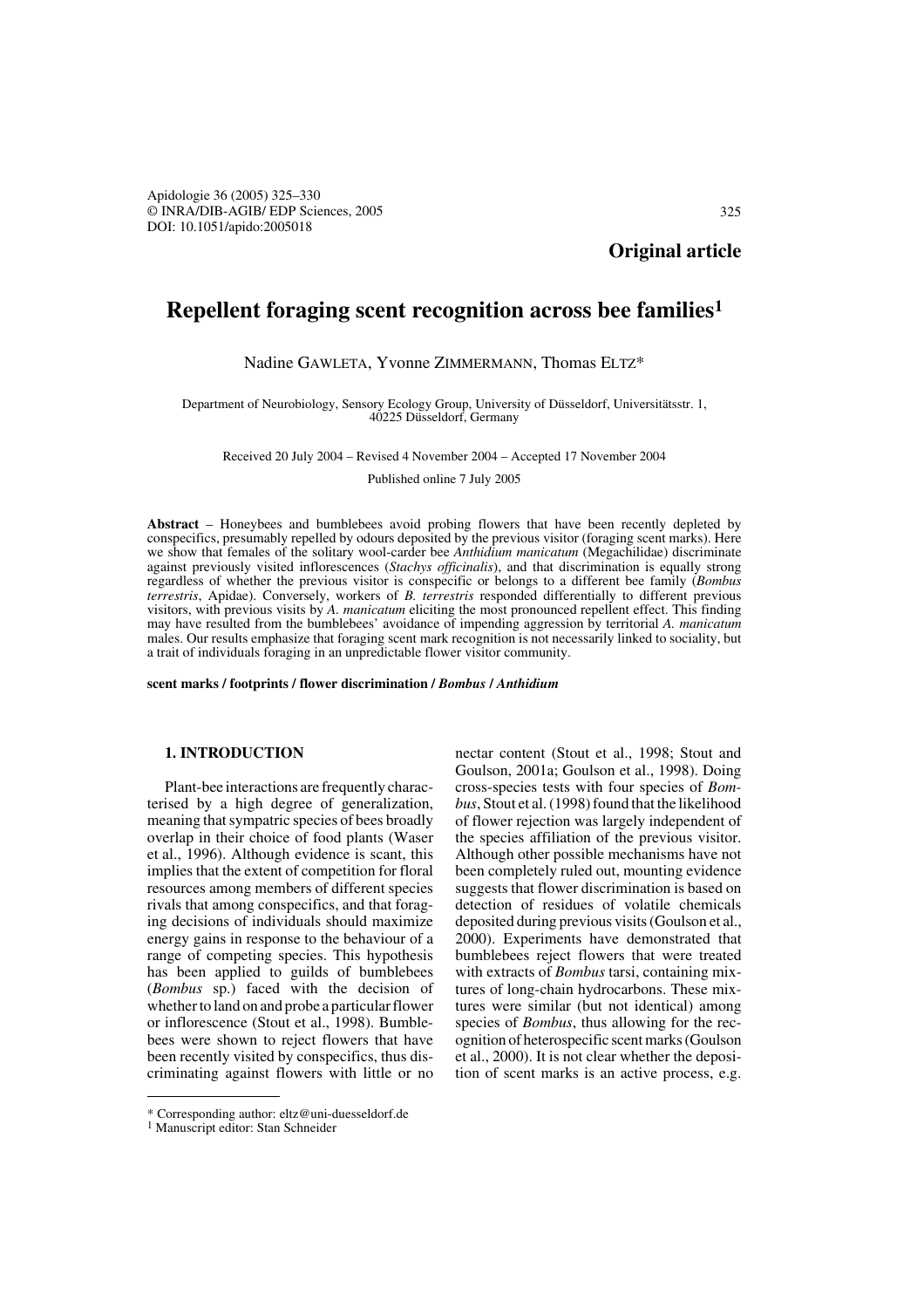| Previous flower visitor | Test flower visitor   |              |              |
|-------------------------|-----------------------|--------------|--------------|
|                         | <b>B</b> . terrestris | B. pascuorum | A. manicatum |
| <b>B.</b> terrestris    | x                     |              | X            |
| B. pascuorum            | X                     | X            |              |
| A. manicatum            | X                     |              | x            |
| unvisited flowers       |                       | X            | X            |

## **Table I.** Overview of test combinations.

mediated by imminent tarsal gland secretion, or whether the volatile residues constitute unavoidable 'footprints', left wherever bumblebees walk (Stout et al., 1998).

Using information of scent deposits on flowers is not restricted to bumblebees. Honeybees (*Apis mellifera* L.) are known to respond to repellent substances secreted by their conspecifics' mandibular glands (Giurfa, 1993; Giurfa and Nunez, 1992). Furthermore, female solitary *Anthophora plumipes* (Pallas) have been claimed to use non-visual cues for discriminating among flowers, with recognition of conspecific scents being the likely mechanism (Gilbert et al., 2001).

Because the repellent scent compounds found in bumblebees (long-chain alkanes and alkenes) are common to cuticles of most insects, it is possible that similar marks are deposited by a broad range of flower visitors (Goulson, 2003). It is an open question whether recognition of scent deposits occurs between different genera or families of bees, and whether different species of previous visitors elicit differential repellent effects (see, e.g., conflicting evidence for *Apis/Bombus* in Williams (1998) and Stout and Goulson (2001b)). In the present study we investigated whether acceptance of flowers by female solitary wool-carder bees, *Anthidium manicatum* (L.), is influenced by previous visits of worker bumblebees, *Bombus terrestris* (L.) and viceversa, and whether bumblebees discriminate between different species of previous visitors.

# **2. MATERIALS AND METHODS**

The observations were carried out within a  $15 \text{ m}^2$ stand of *Stachys officinalis* (L.) in the Botanical Gardens of the Heinrich-Heine-Universität in Düsseldorf. Observations were made from 0800 h to1600 h (local time) from July 14 to 28 in 2003. Throughout this period the weather was hot and dry. *Stachis officinalis* (Lamiaceae) has vertical inflorescences with one to 30 open heart-shaped flowers providing nectar at the base of a short corolla tube. During the time of the study *S*. *officinalis* was highly attractive to several species of bees, with workers of *Bombus terrestris* and *B. pascuorum*, and female *Anthidium manicatum* being the most abundant visitors (in the given order), which were therefore selected as focal species.

For measuring the rates of rejection of 'unvisited' (control) inflorescences by individual foragers, whole inflorescences were covered with mesh bags for at least 3 hours (mostly overnight) before behavioral tests were conducted, so that nectar could accumulate and possible scent-marks evaporate. For an individual acceptance/rejection test, an inflorescence was cut with a short stem and exposed in the foraging path of an individual bee using forceps. It was recorded as 'rejected' if the bee would approach the inflorescence but not land on it or land on it briefly but not probe any flower for nectar. Respectively, inflorescences were regarded as 'accepted' if the forager would land on it and probe at least one flower for nectar (see Stout et al., 1998). An analogous procedure was used to measure rates of rejection for inflorescences that had been visited shortly before the test situation. For this, we cut inflorescences immediately after they had been visited by a bee and presented them to foraging bees within the next 5 minutes. In order to contrast the effects of conspecific versus heterospecific visits on rejection probability, we conducted independent test series using different combinations of the previous visitor species and the test species. Complete reciprocal test series were conducted for females of *A. manicatum* and workers of *B. terrestris*. *Bombus pascuorum* workers were used as additional previous visitors in tests on *B. terrestris* (see Tab. I for an overview of test combinations).

In an attempt to quantify the degree of nectar depletion in inflorescences resulting from visits by a given bee species we assessed the percentage of flowers probed per inflorescence. For quantitative comparison between bee species we distinguished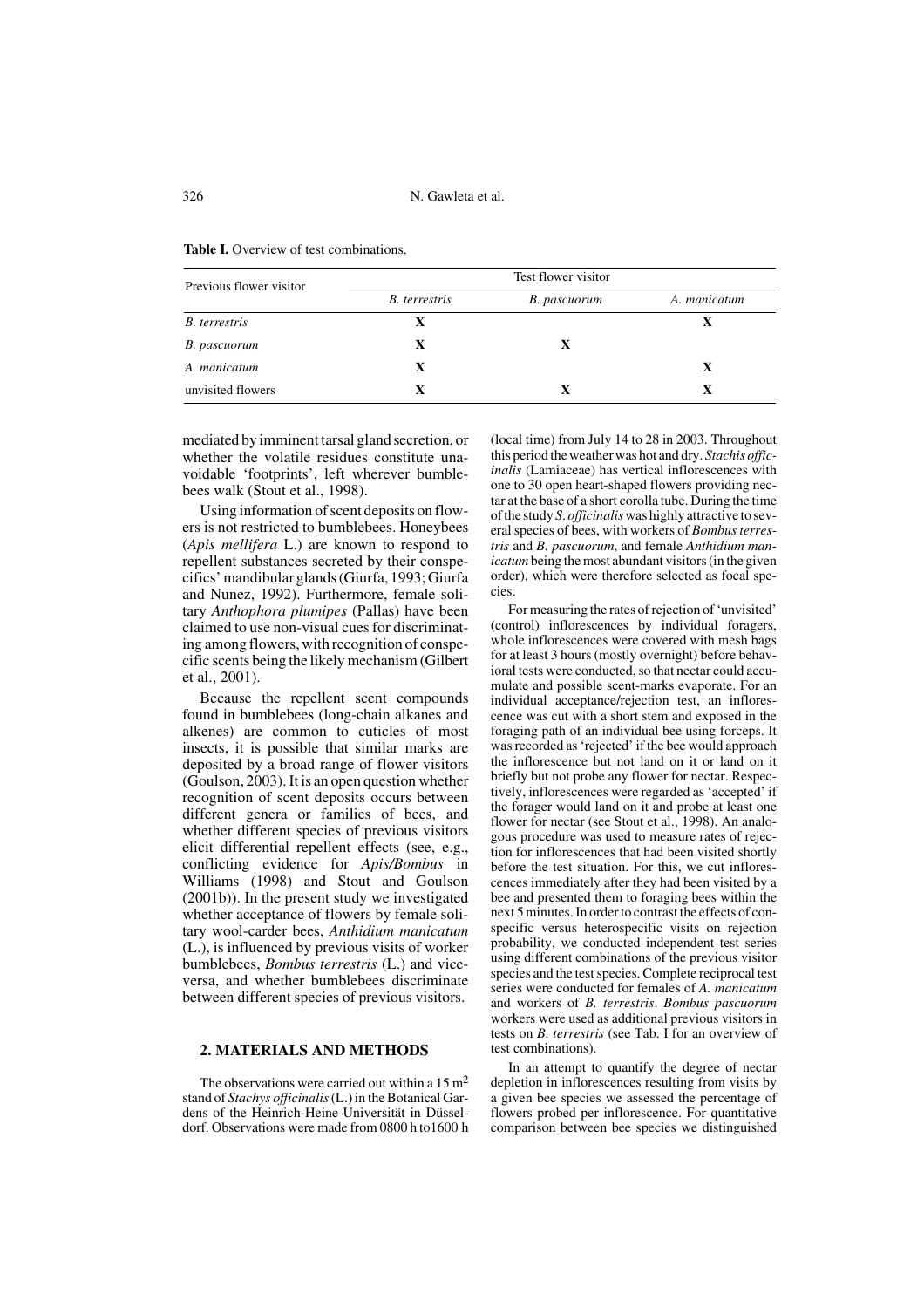

**Figure 1.** Percentage of inflorescences accepted by foragers of *B. terrestris*, *B. pascuorum* and *A. manicatum*, depending on whether they were previously unvisited (controls, black bars) or visited by conspecifics (white bars).

two categories, with (a) less than 50% of the flowers/ inflorescence probed, or (b) more than 50% of the flowers/inflorescence probed.

# **3. RESULTS**

# **3.1. Rejection of inflorescences previously visited by conspecifics**

First, we compared the rejection rates of unvisited versus visited inflorescences within each of the three species separately. Inflorescences previously visited by conspecifics were rejected significantly more often than unvisited ones in *B. terrestris* (N = 86; df = 1;  $\chi^2$  = 5.51; *P* < 0.05) and *A. manicatum* ( $N = 61$ ; df = 1;  $χ<sup>2</sup> = 13.87; P < 0.001$ ). In *B. pascuorum* there was a tendency in the same direction, but it was not significant (N = 67; df = 1;  $\chi^2$  = 3.10; *P* < 0.1). Of the three species, *A. manicatum* showed the highest absolute rate of rejection of visited inflorescences (70.9%; see Fig. 1). However, when compared statistically, there was no significant difference between species concerning the likelihood of rejecting inflorescences previously visited by *conspecifics*  $(N = 113; df = 2; \chi^2 = 4.06; n.s.).$ 

# **3.2. Rejection of inflorescences previously visited by heterospecific foragers**

We analyzed whether individuals of *B. terrestris* and *A. manicatum* also reject inflores-



**Figure 2.** Percentage of inflorescences accepted by foragers of *B. terrestris* (**a**) and *A. manicatum* (**b**) depending on the previous flower visitor.

cences in response to visits by foragers of a different species, and if so, whether the rate of rejection differs depending on the species of the previous visitor.

In comparison to unvisited controls foraging *B. terrestris* were significantly more likely to reject inflorescences previously visited by *A. manicatum* (N = 86; df = 1;  $\chi^2$  = 13.877; *P* < 0.001), but there was no difference for those previously visited by *B. pascuorum* (N = 76; df = 1;  $\chi^2$  = 0.171; n.s.). When we compared the rejection rates of *B. terrestris* after previous visits by conspecifics, previous visits by *B. pascuorum* and previous visits by *A. manicatum*, there was a significant difference (N = 125; df = 2;  $\chi^2$  = 10.14; *P* < 0.01), with previous visits by *A. manicatum* eliciting the strongest repellent effect (see Fig. 2).

In comparison to unvisited controls foraging *A. manicatum* were significantly more likely to reject inflorescences previously visited by *B. terrestris* (N = 66; df = 1;  $\chi^2$  = 10.867; *P* < 0.001). No data were available to compare the effect of previous visits by *B. pascuorum*. There was no significant difference when we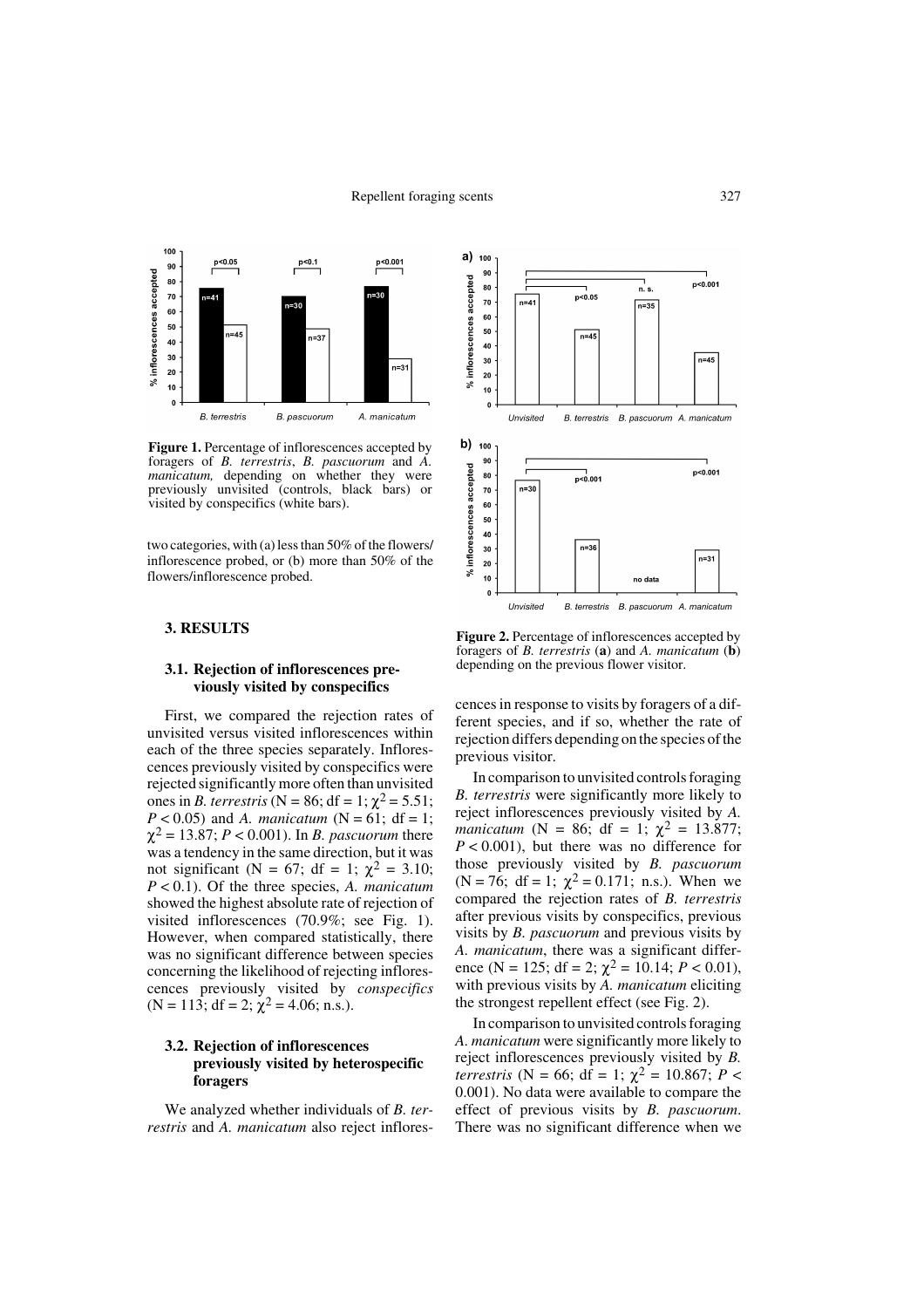

**Figure 3.** Percentage of inflorescences with more than 50% of flowers probed (black bars) and of inflorescences with fewer than 50% of flowers probed (white bars), for *B. terrestris*, *B. pascuorum* and *A. manicatum* respectively.

compared the rejection rate of *A. manicatum* after previous visits by conspecifics with that after previous visits by *B. terrestris*,  $(N = 67;$ df = 1;  $\chi^2$  = 0.54; n.s.).

# **3.3. Foraging behaviour**

The three species varied significantly in the percentage of flowers probed per visited inflorescence (N = 267; df = 2;  $\chi^2$  = 19.14; *P* < 0.0001), with *B. terrestris* visiting the largest proportion of flowers, followed by *B. pascuorum* and *A. manicatum* (Fig. 3). The low percentage of flowers probed by foraging *A. manicatum* corresponded to our impression that they were prone to rapid switches between inflorescences and moved quickly through the patch.

# **4. DISCUSSION**

Our data demonstrate that *A. manicatum* rejects flowers that have recently been visited by conspecifics. As in bumblebees, it is likely that this behaviour is mediated by volatile chemicals deposited by the previous visitor. This is the first report of such a repellent effect for a megachilid bee and strengthens the view that use of scent marks is not confined to social Apidae. The only other solitary bee that reportedly uses scent marks when foraging is the anthophorid *Anthophora plumipes* (Gilbert et al., 2001). Traditionally, scent marking has been regarded as a typical trait of social bees that enhances colony foraging efficiency,

emphasizing attractive effects that guide nest mates to rewarding flowers and minimizes the time colonies have to invest in searching for food (Cameron, 1981; Schmitt et al., 1991). However, on an individual basis both attractive and repellent scent marks may also be beneficial, e.g. by reducing the risk of immediate revisits of depleted flowers by a given individual or by facilitating rapid revisits of rewarding flowers that cannot be completely depleted during one single visit. Our finding that the solitary *A. manicatum* uses scent-marks clearly emphasizes these individual benefits and suggests that repellent scent marks are not necessarily a way of social communication in the social Apinae. Generally, it is still not clear if the repellent scents are actively deposited or simply unavoidable footprints left by foragers, which is an important aspect when considering their function.

Solitary *A. manicatum* as well as social *B. terrestris* clearly rejected flowers that were previously visited by the other species respectively, suggesting that recognition of scent marks takes place across members of different bee families. In *B. terrestris* there was also a significant difference of the strength of the repellent effects elicited by different species of previous visitors, suggesting that *B. terrestris* can (and does) discriminate between scent marks of different bee species. But why should foraging decisions depend on the species affiliation of the previous visitor? Discrimination would clearly be beneficial if the extent of resource depletion differs between species, an assumption that may seem validated by the evident differences in the percentage of probed flowers per inflorescence. However, the thoroughness of foraging by the different species does not correspond to the observed repellent effects. Especially the strong repellent effect of previous visits by *A. manicatum* is unlikely related to lack of nectar in the visited flowers, since *A. manicatum* individuals are the least thorough in their foraging. This finding also emphasizes that the decision making process is not based on the direct perception of nectar levels present in the flowers.

We hypothesize that the strong repellent effect of previous visits by *A. manicatum* is related to the territorial behaviour of the species. Male *A. manicatum* establish and defend small resource-based mating territories around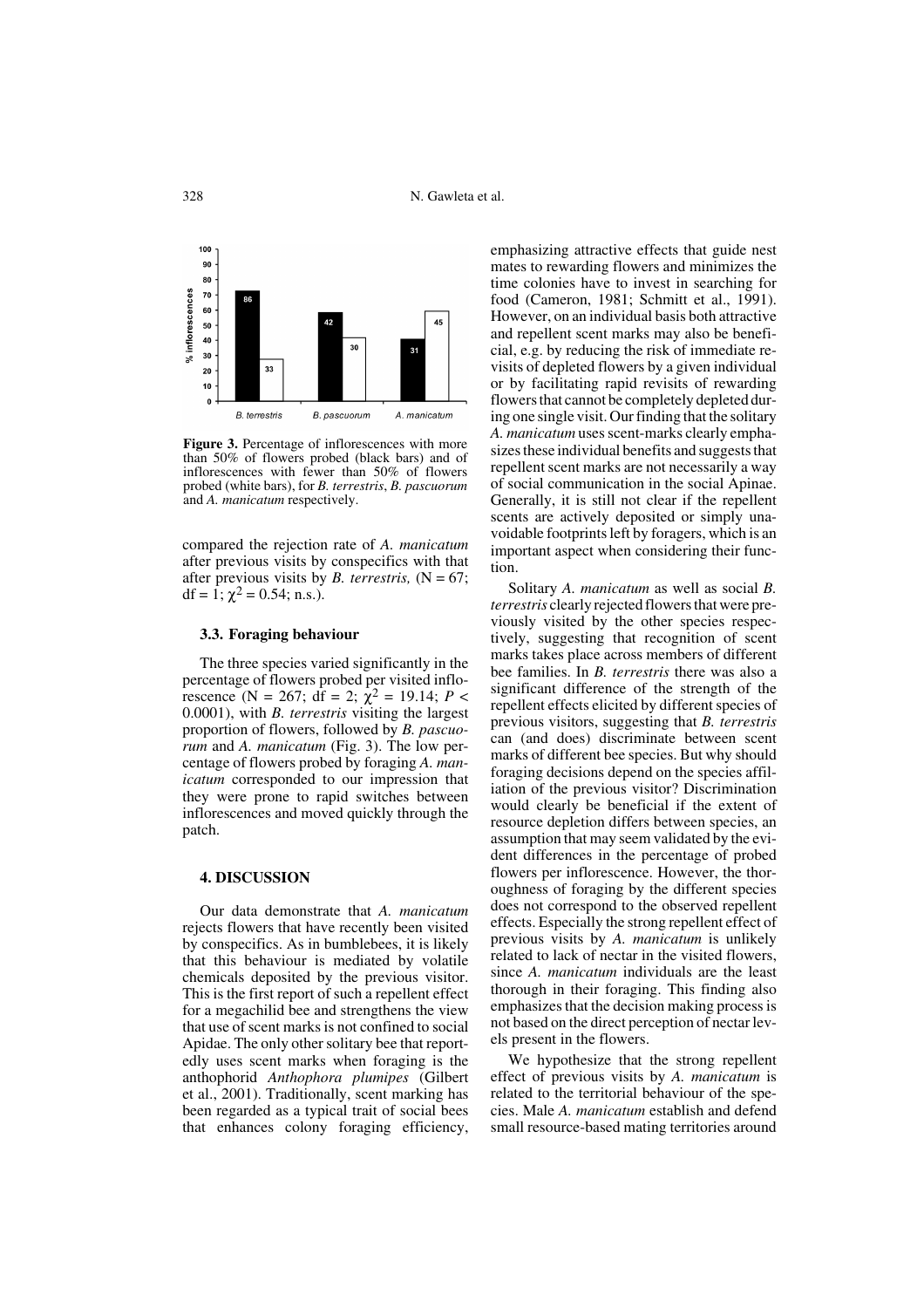their females' food plants. The males constantly patrol these territories and chase away other flower visitors, including bumblebees, by physically attacking them with abdominal spines. The harassed individuals often carry away severe wounds or even die after the attacks (Pechuman, 1967; Wirtz et al., 1988; Wirtz et al., 1992). The strongly decreased acceptance rate of flowers previously visited by *A. manicatum* in *B. terrestris* could be a result of this aggressive behaviour. Bumblebees may associate perceived *Anthidium* scent with previously experienced attacks and avoid marked inflorescences.

### **ACKNOWLEDGEMENTS**

We thank P. Thielen, A. Fischbach, and the entire staff of the Botanical Gardens for patience, plants and advice. D. Goulson, K. Lunau, and the members of the Sensory Ecology Group seminar helped to improve the manuscript.

**Résumé** – **Reconnaissance du marquage odorant répulsif suite au butinage parmi les familles d'abeilles.** La recherche de nourriture occasionne pour les insectes butineurs des coûts sous forme de temps passé par visite de fleurs et d'énergie nécessaire pour exploiter les ressources. Afin de minimiser ces coûts, les butineurs doivent pouvoir différencier, avant même de les tester, les fleurs qui vont leur donner une récompense de celles qui ne vont rien fournir. De fait, il a été montré que les ouvrières de bourdons (*Bombus* sp.) discriminent les fleurs vides, i.e. celles déjà visitées par d'autres bourdons peu de temps auparavant. Des études antérieures ont suggéré que cette discrimination ne reposait pas sur une perception directe du nectar, mais que des marques odorantes laissées par le visiteur précédent étaient perçues et soumises à une évaluation indirecte de la teneur en nectar attendue. Cette capacité n'est pas limitée à l'espèce, car des marques odorantes peuvent être perçues réciproquement par d'autres espèces au sein du genre *Bombus* (Stout et al., 1998 ; Stout et Goulson, 2001a ; Goulson et al., 1998). Dans cette étude nous montrons que l'enregistrement et l'utilisation des marques odorantes existent aussi chez les abeilles solitaires et que la perception réciproque a lieu aussi entre membres de différentes familles d'abeilles. Des femelles de l'abeille solitaire « tapissière » ou « cotonnière », *Anthidium manicatum* (L.) (Megachilidae), qui butine principalement la Bétoine officinale (*Stachys officinalis*) discriminaient dans la même mesure les fleurs qui avaient été visitées peu auparavant par des individus de la même espèce et celles qui avaient été visitées par des bourdons terrestres (*Bombus terrestris*, Apidae). Chez les bourdons ter-

restres par contre, la probabilité de rejet dépendait de l'espèce du visiteur précédent. Les fleurs étaient d'autant plus évitées qu'elles avaient été visitées auparavant par des anthidies. Cet effet ne repose vraisemblablement pas sur une teneur en nectar particulièrement faible des fleurs visitées par les anthidies, mais reflète la tendance des bourdons de se soustraire à l'agression territoriale des mâles d'*Anthidium* (en évitant l'odeur des anthidies). Visiblement l'appréciation des fleurs d'après les odeurs laissées par les visiteurs précédents ne se limite pas aux abeilles eusociales. Nos résultats renforcent l'interprétation selon laquelle le comportement sert au niveau individuel à optimiser la recherche de nourriture, et le cas échéant aussi à éviter les visites répétées d'une fleur par le même individu.

#### *Bombus / Anthidium* **/ discrimination / butinage / marquage odorant / marquage par les tarses**

**Zusammenfassung** – **Erkennung der abweisenden Duftmarkierung nach Sammelaktivität von** unterschiedlichen Bienenfamilien. Nahrungssuche entstehen Blütenbesuchern Kosten in Form der pro Blütenbesuch aufzuwendenden Zeit und der zur Ausbeutung der Ressourcen notwendigen Energie. Um diese Kosten zu minimieren, sollten Blütenbesucher deshalb bereits vor der Beprobung in der Lage sein, zwischen belohnenden und unbelohnenden Blüten zu unterscheiden. Tatsächlich diskriminieren Hummelarbeiterinnen (*Bombus*) nachweislich gegen vor kurzer Zeit von anderen Hummelindividuen besuchte, d.h. geleerte Blüten bzw. Blütenstände. Durch frühere Studien wurde nahegelegt, dass diese Diskriminierung nicht auf einer direkten Perzeption von Nektar beruht, sondern dass Duftmarken der vorherigen Besucher wahrgenommen und zur indirekten Bewertung des zu erwartenden Nektargehalts herangezogen werden. Diese Fähigkeit ist nicht auf die Artgrenzen beschränkt, denn die Duftmarken können innerhalb der Gattung *Bombus* von Angehörigen unterschiedlicher Spezies wechselseitig wahrgenommen werden (Stout et al., 1998; Stout und Goulson, 2001a; Goulson et al., 1998). In der vorliegenden Untersuchung zeigen wir, dass die Registrierung und Verwertung der Duftmarken auch bei solitären Bienenarten vorkommt und dass wechselseitige Wahrnehmung auch zwischen Angehörigen verschiedener Bienenfamilien stattfindet. Weibchen der solitären Wollbiene (*Anthidium manicatum* (L.), Megachilidae), die am Gewöhnlichen Ziest (*Stachys officinalis*) fouragierten, diskriminierten in gleichem Maße gegen Blütenstände, die vor kurzem von Artgenossen besucht worden waren, als gegen solche, die vorher von Erdhummeln (*Bombus terrestris*, Apidae) besucht worden waren. Bei Erdhummeln dagegen war die Ablehnungswahrscheinlichkeit von der Artzugehörigkeit des Vorbesuchers abhängig. Am stärksten wurden Blütenstände abgelehnt, die vorher von